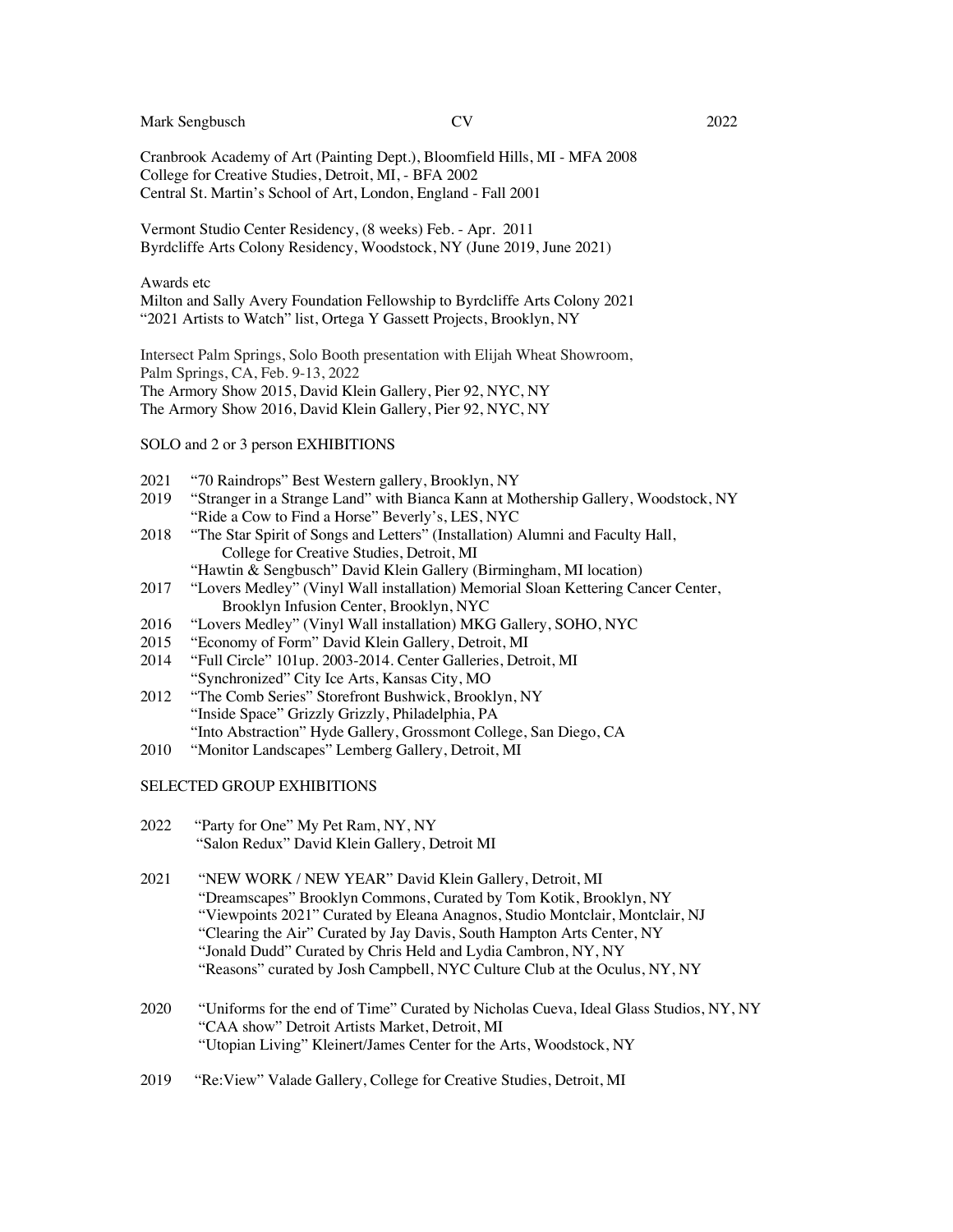"Sheikh Shack" Grand Marjlis Mercure, Abu Dhabi, UAE "Jonald Dudd" curated by Chris Held and Lydia Cambron, Murray Hill, NYC

- 2018 "Future Rings" Installation at Elsewhere, Bushwick, Brooklyn, NYC "Print Show" Kingsland Printing, Greenpoint, Brooklyn, NYC
- 2017 "Dead Drop" Honey Ramka, Bushwick, Brooklyn, NYC "Drone of Perseus" HILDE, Los Angeles, CA "Abstract Wall Paintings III" Transmitter, Bushwick, Brooklyn, NYC "Graspables" Payfauxn gallery, Bed Stuy, Brooklyn. NYC
- 2016 "Impossible Possible" Curated by Jay Davis, Memorial Sloan Kettering Cancer Center, Brooklyn Infusion Center "The Black and White Project" Transmitter, Bushwick, Brooklyn, NYC "First Summer" David Klein Gallery, Detroit, MI "Summer Show" Regina Rex, LES, NYC "Geo Necro" ADA gallery, Richmond, VA "Super Sketchy" (Curated by Alley Oop Projects) DCTV, NYC "Befana's Secret Booty" Orgy Park, Bushwick, Brooklyn, NY
- 2015 "Warped Tour" Set Cards, Lemon City Studios, Miami, Florida "First Show" David Klein Gallery, Detroit, MI "Space Available" 1329 Willoughby, Brooklyn, NY "How bout now" Temporary Storage, Curated by Dan Kopp, Brooklyn, NY "The Wager Show" Essex Flowers, LES, NY, NY
- 2014 "Agree to Disagree" David Klein Gallery, Birmingham, MI "Salon 1" (harbor), Chinatown, NYC, NY "Legend Anew" Centotto, Bushwick, NYC, NY "Blood, Butter and Bone" Active Space, curated by Matt Miller, Brooklyn, NY "Crossing Lines" &Model gallery, Curated by Pat Morrissey, Leeds, England "Shrink it, Pink it" Curated by Irena Jurek, Cathouse FUNeral, Brooklyn, NY
- 2013 "Pot Luck Show" Curated by Talia Shulze, 187 Jefferson, Brooklyn, NY "Rituals of Exhibition II" H Gallery, Chiang Mai, Thailand "Boom and Bloom" The Phatory, NY, NY "Re:View" Valade Gallery, Detroit, MI "25 Artists" Suite 217, Brooklyn, NY "Rituals of Exhibition" Don't be Selfish Gallery, Phayao, Thailand
- 2012 "Greasy Pink" French Neon Project, Curated by Donald Cameron, NY, NY "The Color Grey" A French Neon Project, Gallery Homeland, Houston, TX "The Color Grey" A French Neon Project, Gallery Homeland, Portland, OR "Intersections" (public installation at the Barclays Center), ArtBridge, Curated by Jordana Zeldin, Brooklyn, NY "Black Foliage" Nudashank Gallery, Baltimore, MD "Black Foliage" Curated by Matthew Craven, 48 Bowery, LES, NYC "Grid List" Allegra LaViola Gallery, New York City, NY
- 2011 "REMIX" Lemberg Gallery, Detroit, MI "Actual Size Biennial" Contemporary Art Institute of Detroit, Detroit, MI "Painting: Coast to Coast" Elaine L. Jacob Gallery, WSU, Detroit, MI
- 2010 "Meat Locker" Good Children Gallery, New Orleans, LA "Selections from the Gallery" Walter Randel Gallery, New York, NY